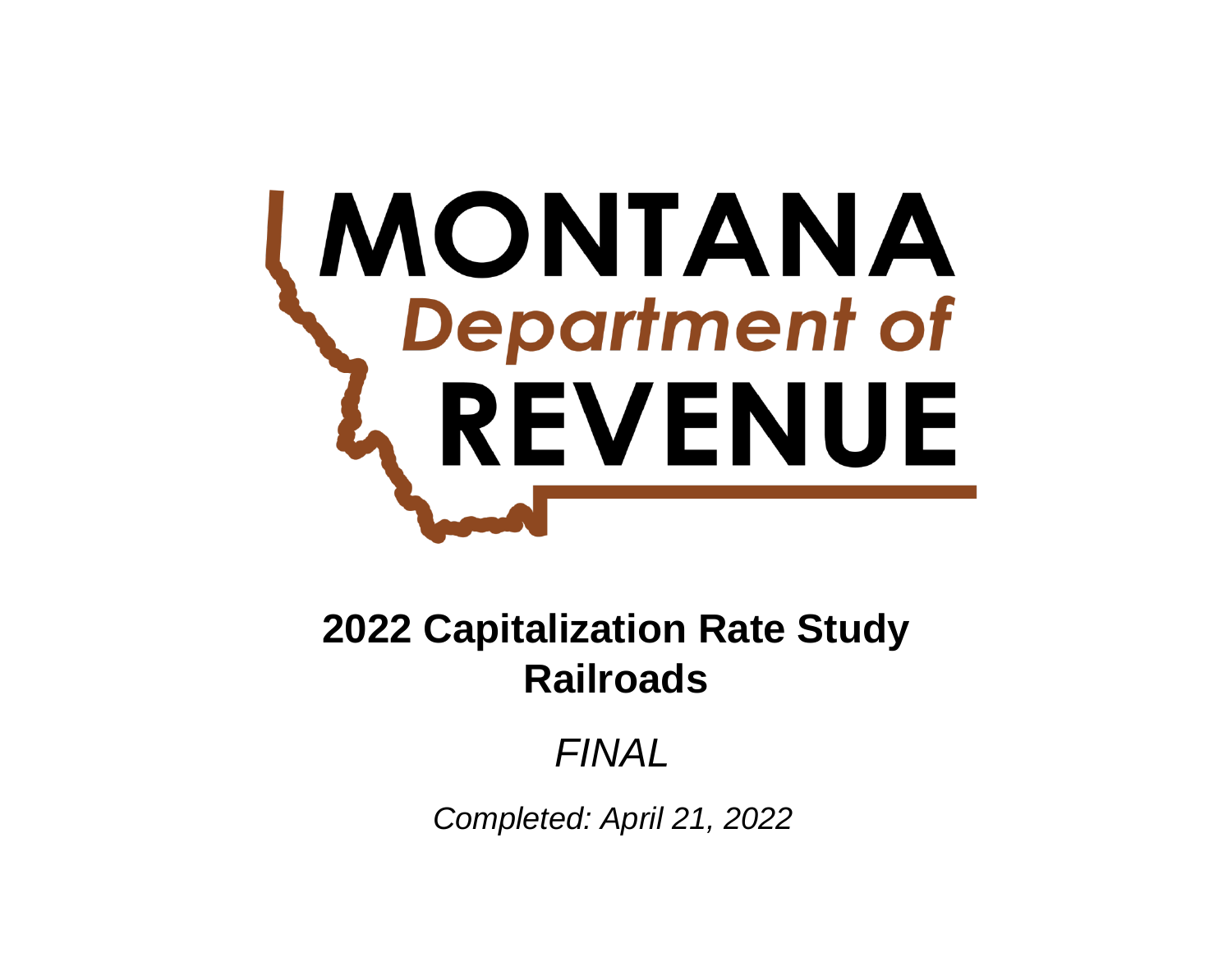#### **Yield Capitalization Rate Conclusion**

**Industry: Railroads**

**2022 Assessment Year**

| Capital Structure <sup>[1]</sup>                                       |        |           |
|------------------------------------------------------------------------|--------|-----------|
| Equity                                                                 | 80.00% |           |
| Debt                                                                   | 20.00% |           |
| <b>Equity Cost of Capital</b>                                          |        | Weighting |
| Capital Asset Pricing Model - Ex Post <sup>[2]</sup>                   | 10.15% | 35%       |
| Capital Asset Pricing Model - Ex Ante [2]                              | 8.44%  | 35%       |
| 3 Stage Dividend Discount Model - Dividends [3]                        | 7.50%  | 15%       |
| 3 Stage Dividend Discount Model - Earnings <sup>[3]</sup>              | 7.45%  | 15%       |
| <b>Weighted Average</b>                                                | 8.75%  | 100%      |
| Selected Cost of Equity                                                | 8.75%  |           |
| <b>Debt Cost of Capital</b>                                            |        | Weighting |
| Aa - Mergent's - Avg. YTM of Aa Rated Corporate Bonds <sup>[4]</sup>   | 2.82%  | 33%       |
| A - Mergent's - Avg. YTM of A Rated Corporate Bonds <sup>[4]</sup>     | 3.04%  | 33%       |
| Baa - Mergent's - Avg. YTM of Baa Rated Corporate Bonds <sup>[4]</sup> | 3.37%  | 33%       |
| Ba - Avg of MTDOR Study, Bloomberg and Capital IQ <sup>[5]</sup>       | 5.31%  | $0\%$     |
| B - Avg of MTDOR Study, Bloomberg and Capital IQ <sup>[5]</sup>        | 7.81%  | 0%        |
| <b>Weighted Average</b>                                                | 3.08%  | 100%      |
| Selected Cost of Debt                                                  | 3.08%  |           |
|                                                                        |        |           |

#### **Weighted Average Cost of Capital (WACC)**

| Source of             | Capital          |                        | <b>Marginal Tax</b> | <b>After-tax Cost</b> |                      |
|-----------------------|------------------|------------------------|---------------------|-----------------------|----------------------|
| <b>Capital</b>        | <b>Structure</b> | <b>Cost of Capital</b> | Rate                | of Capital            | <b>Weighted Cost</b> |
| Equity                | 80.00%           | 8.75%                  |                     | 8.75%                 | 7.00%                |
| Debt                  | 20.00%           | 3.08%                  | 24.00%              | 2.34%                 | 0.47%                |
| <b>WACC</b>           | 100.00%          |                        |                     |                       | 7.47%                |
| <b>WACC (Rounded)</b> |                  |                        |                     |                       | 7.50%                |

# **Notes**

[1] From worksheet: Capital Structure

[2] From worksheet: Capital Asset Pricing Model Summary

[3] From worksheet: Yield Equity Summary

[4] January 2022, Mergent Bond Record

[5] Average corporate bond yields from: Montana Department of Revenue High Yield Debt Study and Kroll Capitalization Rate Study.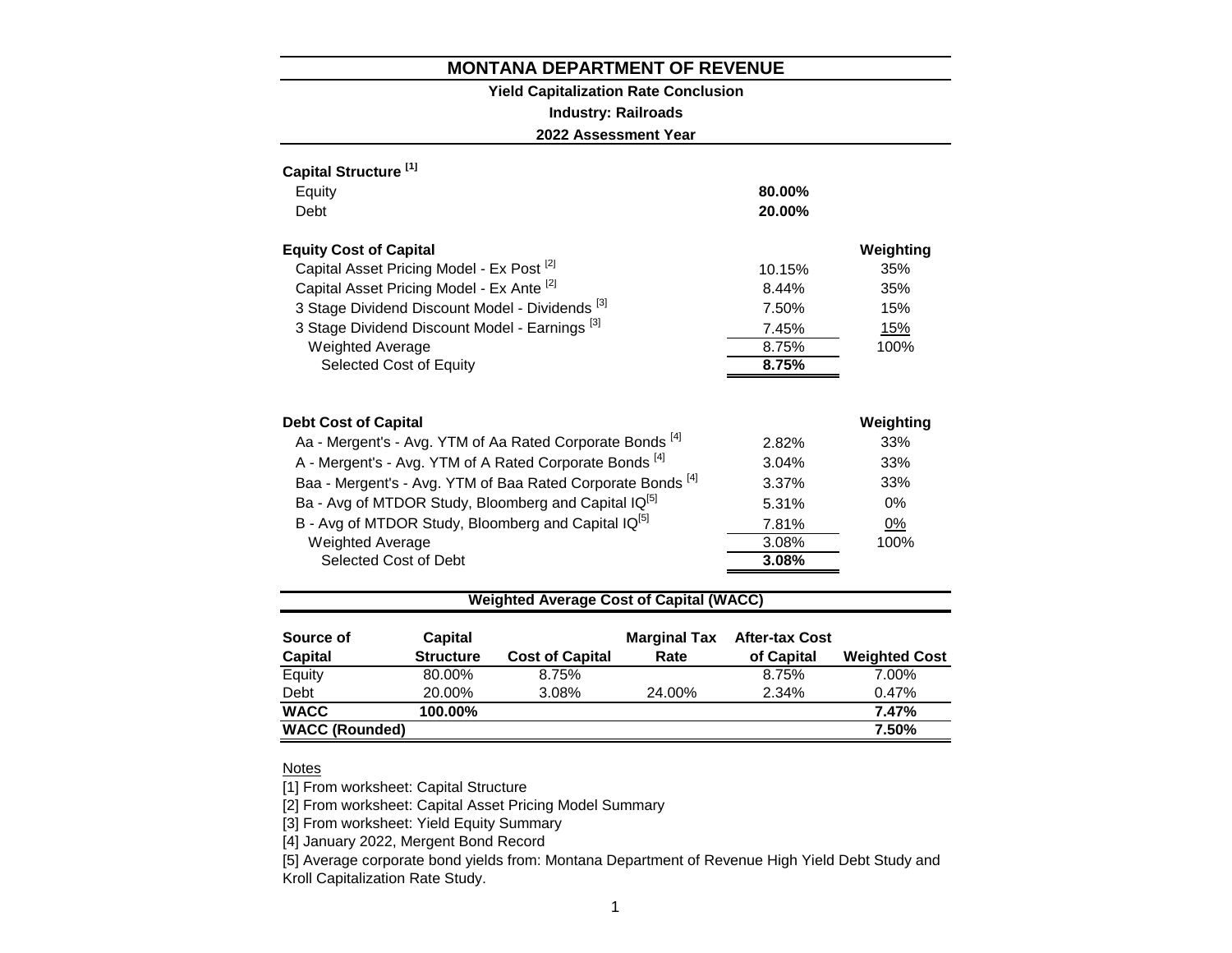# **2022 Assessment Year Industry: Railroads Direct Capitalization Rate Conclusion**

| Capital Structure <sup>[1]</sup><br>Equity<br>Debt         | 80.00%<br>20.00% |
|------------------------------------------------------------|------------------|
| Equity Capitalization Rate <sup>[2]</sup><br>NOI After-tax | 4.40%            |
| <b>GCF</b>                                                 | 5.35%            |
| Debt Capitalization Rate <sup>[3]</sup>                    |                  |
| <b>Calculated Current Yield</b>                            | 3.65%            |

| <b>NOI After-tax Direct Capitalization Rate</b> |                  |                       |                     |                             |                                   |  |  |
|-------------------------------------------------|------------------|-----------------------|---------------------|-----------------------------|-----------------------------------|--|--|
| Source of                                       | Capital          | <b>Capitalization</b> | <b>Marginal Tax</b> | After-tax<br>Capitalization | Weighted<br><b>Capitalization</b> |  |  |
| <b>Capital</b>                                  | <b>Structure</b> | Rate                  | Rate                | Rate                        | Rate                              |  |  |
| Equity                                          | 80.00%           | 4.40%                 |                     | 4.40%                       | 3.52%                             |  |  |
| Debt                                            | 20.00%           | 3.65%                 | 24.00%              | 2.77%                       | 0.55%                             |  |  |
| <b>Total</b>                                    | 100.00%          |                       |                     |                             | 4.07%                             |  |  |
| <b>Total (Rounded)</b>                          |                  |                       |                     |                             | 4.10%                             |  |  |

| <b>GCF Direct Capitalization Rate</b> |                             |                               |                             |                                            |                                           |  |  |  |
|---------------------------------------|-----------------------------|-------------------------------|-----------------------------|--------------------------------------------|-------------------------------------------|--|--|--|
| Source of<br><b>Capital</b>           | Capital<br><b>Structure</b> | <b>Capitalization</b><br>Rate | <b>Marginal Tax</b><br>Rate | After-tax<br><b>Capitalization</b><br>Rate | Weighted<br><b>Capitalization</b><br>Rate |  |  |  |
| Equity                                | 80.00%                      | 5.35%                         |                             | 5.35%                                      | 4.28%                                     |  |  |  |
| Debt                                  | 20.00%                      | 3.65%                         | 24.00%                      | 2.77%                                      | 0.55%                                     |  |  |  |
| <b>WACC</b>                           | 100.00%                     |                               |                             |                                            | 4.83%                                     |  |  |  |
| <b>Total (Rounded)</b>                |                             |                               |                             |                                            | 4.85%                                     |  |  |  |

Notes:

[1] From worksheet: Capital Structure

[2] From worksheet: Direct Equity Summary

[3] From worksheet: Calculated Current Yield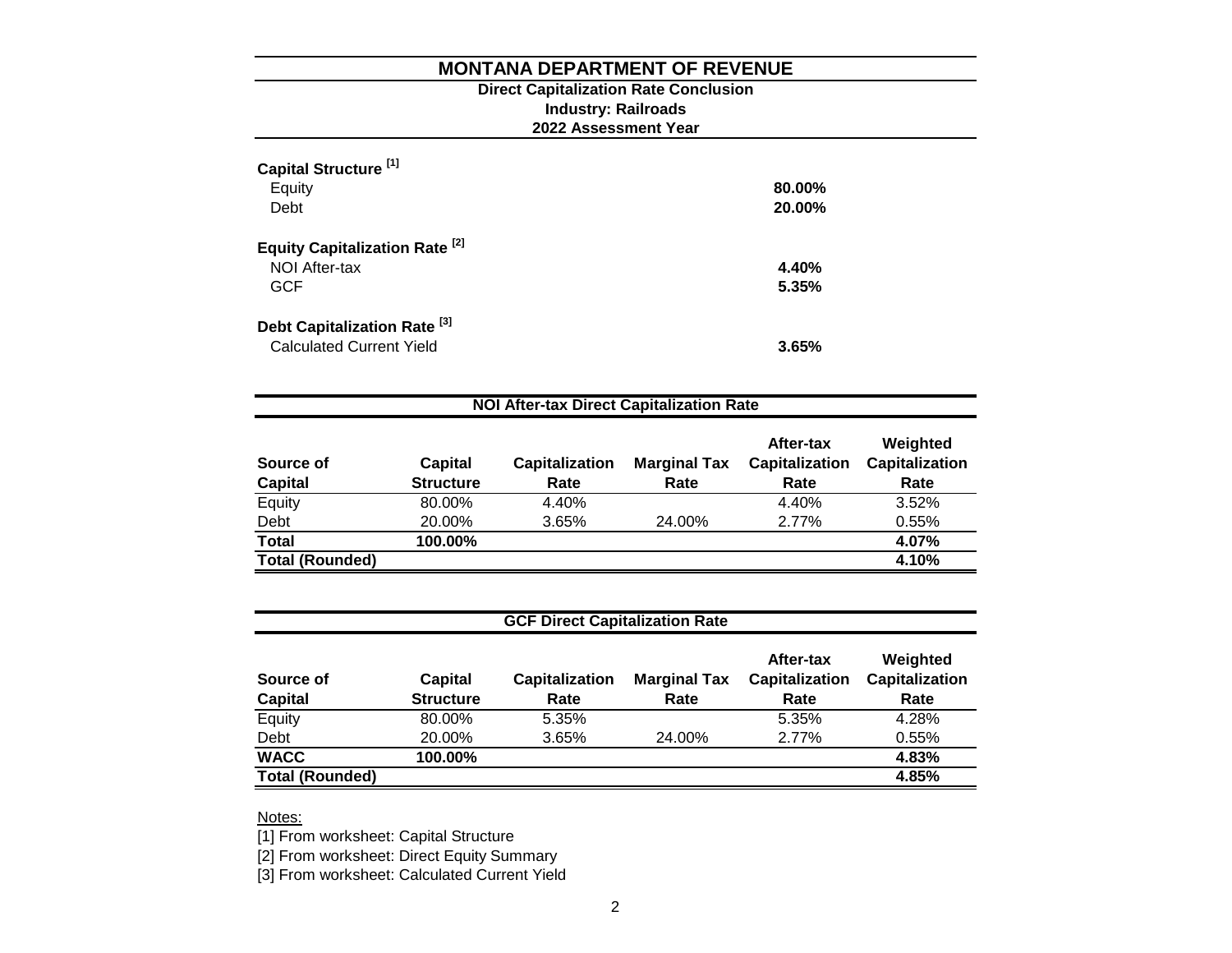## **Selection of Guideline Companies**

**Industry: Railroads**

# **2022 Assessment Year**

# **Screening Requirements:**

The universe of companies is all companies listed in Value Line under the Railroad industry.

Companies were then selected using the following screening criteria:

1. Primarily provides rail, intermodal transportation, and rail-to-truck transload services.

2. Actively traded on an American exchange.

3. Headquartered / incorporated in the United States

4. No significant merger & acquisition activity during the year.

|                |              | <b>Actively</b> |                              | <b>Consider as</b> |                         |                  |             |
|----------------|--------------|-----------------|------------------------------|--------------------|-------------------------|------------------|-------------|
|                | Primarily    |                 | Traded on an  Headquartered/ | <b>Potential</b>   | <b>Not Engaged</b>      | Use as           |             |
| <b>Company</b> | provide rail | American        | Incorporated in              | <b>Guideline</b>   | in Material             | <b>Guideline</b> |             |
| Ticker         | services     | <b>Exchange</b> | the U.S.                     | Company            | <b>M&amp;A Activity</b> | Company          | <b>Note</b> |
| <b>CNI</b>     |              |                 | No                           |                    |                         |                  |             |
| CP             |              |                 | No                           |                    |                         |                  |             |
| <b>CSX</b>     | <b>Yes</b>   | Yes             | Yes                          | <b>Yes</b>         | Yes                     | <b>Yes</b>       |             |
| <b>GATX</b>    | No           |                 |                              |                    |                         |                  |             |
| <b>GBX</b>     | No           |                 |                              |                    |                         |                  |             |
| KSU            |              |                 |                              |                    | No.                     |                  | $[1]$       |
| <b>NSC</b>     | Yes          | Yes             | Yes                          | Yes                | Yes                     | Yes              |             |
| RAIL           | No           |                 |                              |                    |                         |                  |             |
| <b>TRN</b>     | No           |                 |                              |                    |                         |                  |             |
| UNP            | Yes          | Yes             | Yes                          | <b>Yes</b>         | Yes                     | Yes              |             |
| <b>USDP</b>    | No           |                 |                              |                    |                         |                  |             |
| <b>WAB</b>     | No           |                 |                              |                    |                         |                  |             |

[1] KSU is awaiting regulatory approval for its merger with CP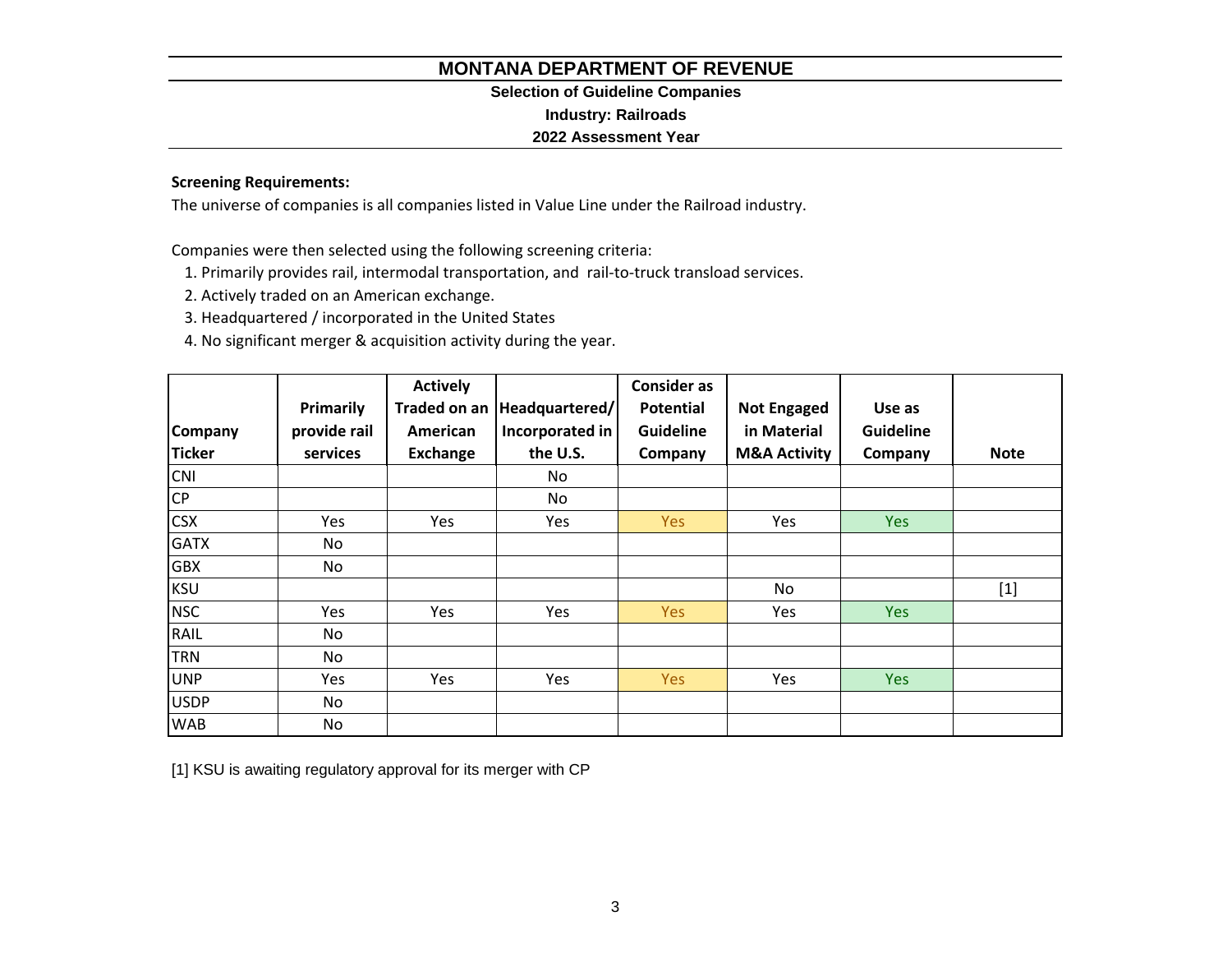#### **MONTANA DEPARTMENT OF REVENUE Support for Capital Structure**

#### **Industry: Railroads**

#### **2022 Assessment Year**

#### *(\$ and Shares Outstanding In Millions, Except Per Share Amounts)*

|                      |                      |                 | D                | Е                      |                | G                | н                   |                     |                        | ĸ             |          | М         | N         |
|----------------------|----------------------|-----------------|------------------|------------------------|----------------|------------------|---------------------|---------------------|------------------------|---------------|----------|-----------|-----------|
|                      |                      |                 |                  |                        | <b>End of</b>  |                  |                     |                     |                        | Total         |          |           |           |
|                      |                      |                 |                  |                        | Year           |                  |                     |                     |                        | Common,       |          |           |           |
|                      |                      |                 |                  |                        | <b>Closing</b> |                  |                     |                     |                        | Preferred, LT |          |           |           |
|                      |                      | <b>Industry</b> | <b>Financial</b> | <b>Shares</b>          | <b>Stock</b>   | <b>MV Common</b> | <b>MV Preferred</b> | <b>MV Long Term</b> | <b>PV of Operating</b> | Debt, & Op    |          | %         | % Debt &  |
| <b>Ticker</b>        | Company              | Group           |                  | Strength   Outstanding | Price          | <b>Stock</b>     | <b>Stock</b>        | Debt                | Leases                 | Leases        | % Common | Preferred | Op Leases |
|                      |                      | Value Line      | Value Line       | $10-K$                 | Yahoo          | ExF              | 10-K                | $10-K$              | $10-K$                 | $G+H+I+J$     | G/K      | H/K       | $(l+J)/K$ |
|                      |                      |                 |                  |                        |                |                  | [Note 1]            | [Note 2]            |                        |               |          |           |           |
| <b>CSX</b>           | CSX Corp.            | RAILROAD B++    |                  | 2,202                  | 37.60          | 82,787           | 0                   | 19,439              | 542                    | 102,768       | 81%      | 0%        | 19%       |
| <b>NSC</b>           | Norfolk Southern     | RAILROAD A+     |                  | 240                    | 297.71         | 71,499           |                     | 17,033              | 413                    | 88,945        | 80%      | 0%        | 20%       |
| <b>UNP</b>           | <b>Union Pacific</b> | RAILROAD A++    |                  | 639                    | 251.93         | 160,943          |                     | 32,929              | 759. ا                 | 195,631       | 82%      | 0%        | 18%       |
| <b>All Companies</b> |                      |                 |                  |                        |                | 315,229          | 0                   | 69,401              | 2,714                  | 387,344       | 81%      | 0%        | 19%       |
| Average              |                      |                 |                  |                        |                |                  |                     |                     |                        |               | 81%      | 0%        | 19%       |
| Median               |                      |                 |                  |                        |                |                  |                     |                     |                        |               | 81%      | 0%        | 19%       |
| High                 |                      |                 |                  |                        |                |                  |                     |                     |                        |               | 82%      | $0\%$     | 20%       |
| Low                  |                      |                 |                  |                        |                |                  |                     |                     |                        |               | 80%      | 0%        | 18%       |
| Selected             |                      |                 |                  |                        |                |                  |                     |                     |                        |               | 80%      |           | 20%       |

| <b>Notes</b>                                                             |                |     | Median |     |  |
|--------------------------------------------------------------------------|----------------|-----|--------|-----|--|
| [1] Market value of preferred stock assumed to equal book value          | Current Year   | 81% | 0%     | 19% |  |
| [2] Market value of debt is fair value of long term debt from 10-K notes | Prior Year     | 79% | 0%     | 21% |  |
|                                                                          | 2 Years Prior  | 78% | 0%     | 22% |  |
| MCA 15-1-210, rationale for changes to guideline companies:              | 3 Year Average | 79% | 0%     | 21% |  |

2022 - KSU removed for merger activity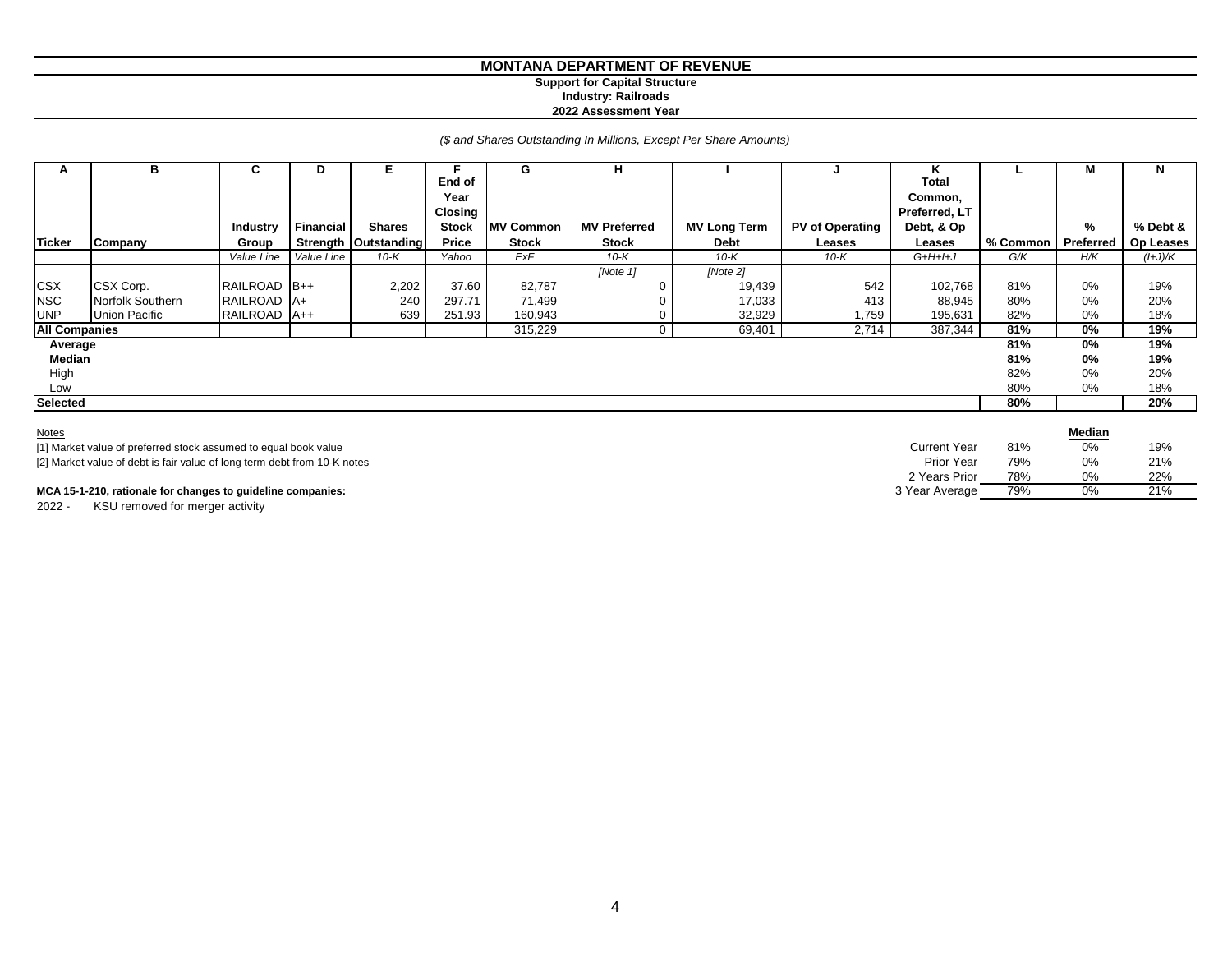#### **MONTANA DEPARTMENT OF REVENUE 2022 Assessment Year Industry: Railroads Capital Asset Pricing Model (CAPM)**

#### *k e = R <sup>f</sup> + β x ERP*

|           |                                   | Ex Post | Ex Ante |
|-----------|-----------------------------------|---------|---------|
| $k_{e}$   | Cost of Equity                    | 10.15%  | 8.44%   |
| $R_f =$   | <b>Risk Free Rate</b>             | 1.94%   | 1.94%   |
| $\beta =$ | Beta                              | 1.10    | 1.10    |
| $ERP =$   | Equity Risk Premium $(R_m - R_f)$ | 7.46%   | 5.91%   |
| $R_m =$   | Market Rate of Return             | 9.40%   | 7.85%   |

#### **Risk Free Rate Measures (R<sup>f</sup> ):**

| The Value Line Investment Survey: Selection & Opinion <sup>[1]</sup><br>January 7, 2022 Page 2089 |       |
|---------------------------------------------------------------------------------------------------|-------|
| Selected Yields on Taxable U.S. Treasury Securities as of 12/27/21                                |       |
| 10-year                                                                                           | 1.48% |
| 30-year                                                                                           | 1.88% |
| Federal Reserve Statistical Release <sup>[2]</sup>                                                |       |
| U.S. government securities, Treasury constant maturities, Nominal, December 31, 2021              |       |
| 10-year                                                                                           | 1.52% |
| 20-year                                                                                           | 1.94% |
| 30-year                                                                                           | 1.90% |
| <b>Risk Free Rate Selected</b>                                                                    | 1.94% |
| Notes                                                                                             |       |
| [1] "Value Line Selection & Opinion", Value Line (January 7, 2022)                                |       |
| [2] https://www.federalreserve.gov/datadownload/Choose.aspx?rel=H.15                              |       |
| Ex Post - Equity Risk Premium Measures (ERP = Rm - Rf)                                            |       |
| Duff & Phelps, 2022 Cost of Capital Navigator                                                     |       |

|                                             |                 | $R_{m}$ | $R_{f}$  | <b>ERP</b> |
|---------------------------------------------|-----------------|---------|----------|------------|
| ERP "Historical" - Ex Post                  | Arithmetic Avg. | 9.40%   | 1.94%    | 7.46%      |
| ERP "Supply-side" - Ex Post                 | Arithmetic Avg. | 8.16%   | $1.94\%$ | 6.22%      |
| <b>Ex Post Equity Risk Premium Selected</b> |                 | 9.40%   | 1.94%    | 7.46%      |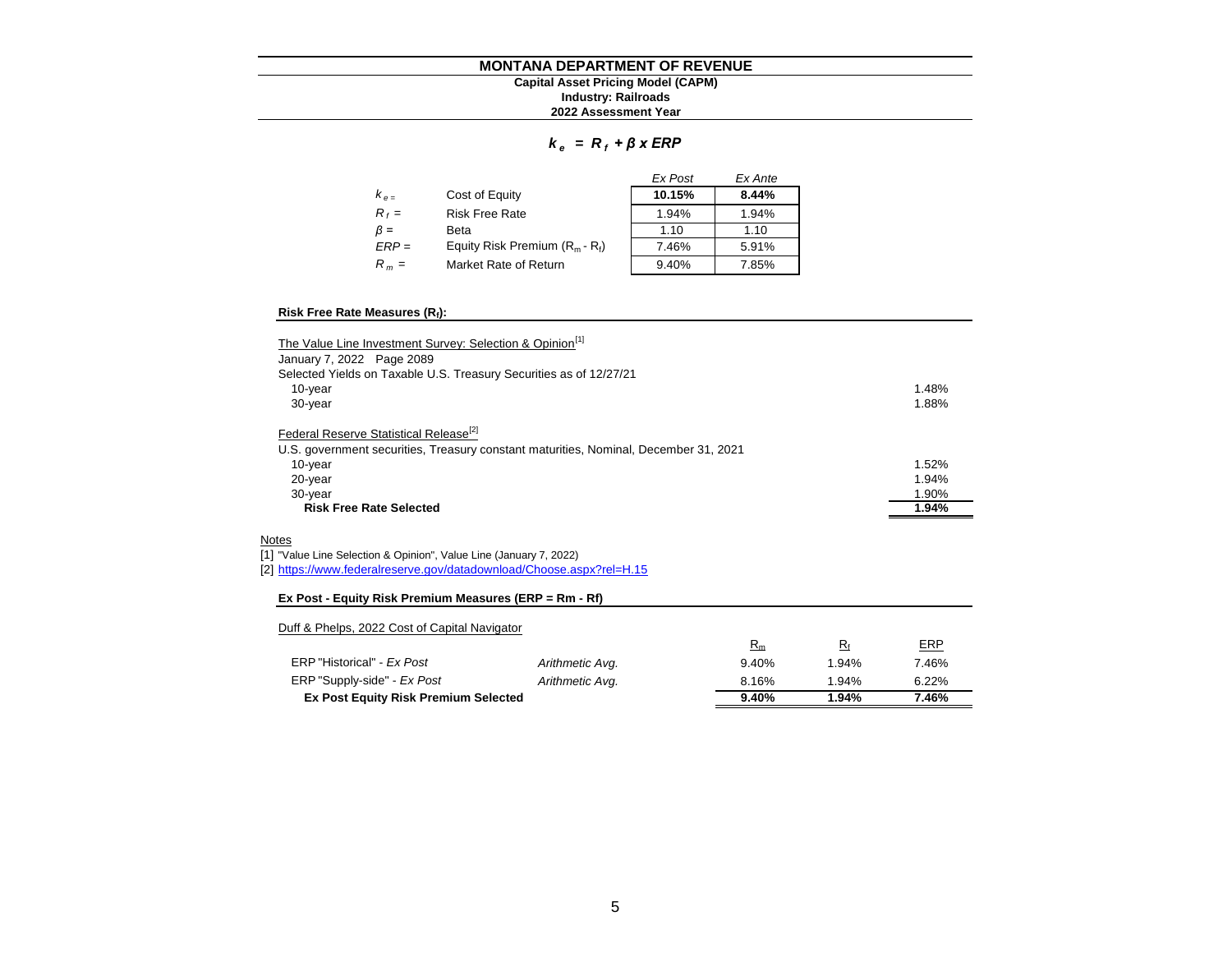#### **Industry: Railroads Capital Asset Pricing Model (CAPM)**

#### **2022 Assessment Year**

# *k e = R <sup>f</sup> + β x ERP*

# **Ex Ante - Equity Risk Premium Measures (ERP = Rm - Rf)**

| <b>Equity Risk Premium Selected</b>                       | 7.85% | 1.94%       | 5.91% |
|-----------------------------------------------------------|-------|-------------|-------|
|                                                           |       |             |       |
| Low                                                       | 5.76% |             | 4.24% |
| High                                                      | 8.05% |             | 6.11% |
| Median                                                    | 7.21% |             | 5.20% |
| Average                                                   | 7.06% |             | 5.19% |
|                                                           | $R_m$ | $R_{\rm f}$ | ERP   |
| Implied Premium (FCFE with sustainable payout) - Ex Ante  | 6.42% | 1.52%       | 4.90% |
| Implied Premium (FCFE) - Ex Ante                          | 5.76% | 1.52%       | 4.24% |
|                                                           | $R_m$ | $R_{f}$     | ERP   |
| Damodaran Implied ERP (Jan 5, 2022)                       |       |             |       |
|                                                           |       |             |       |
| ERP "Conditional" - Ex Ante                               | 8.00% | 2.50%       | 5.50% |
|                                                           | $R_m$ | $R_{\rm f}$ | ERP   |
| Duff & Phelps, 2022 Cost of Capital Navigator             |       |             |       |
| ERP - Ex Ante                                             | 8.05% | 1.94%       | 6.11% |
|                                                           | $R_m$ | $R_{\rm f}$ | ERP   |
| DOR 3 Stage Dividend Growth Model, S & P 500, See Exhibit |       |             |       |
|                                                           |       |             |       |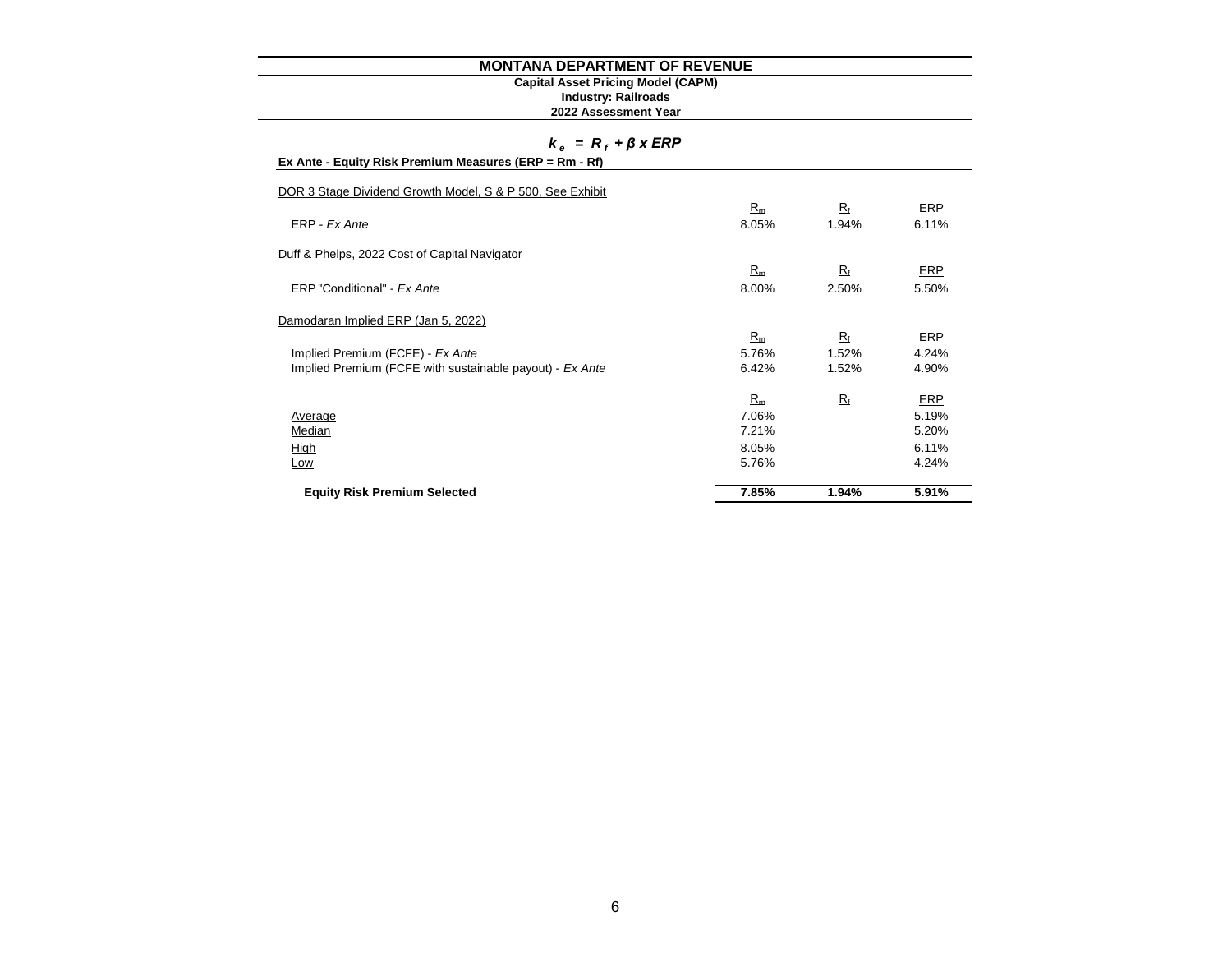**2022 Assessment Year Industry: Railroads Support for Beta Selection in CAPM**

| A               | в                | C               | D                | Е           |
|-----------------|------------------|-----------------|------------------|-------------|
|                 |                  | <b>Industry</b> | <b>Financial</b> |             |
| <b>Ticker</b>   | Company          | Group           | <b>Strength</b>  | <b>Beta</b> |
|                 |                  | Value Line      | Value Line       | Value Line  |
| <b>CSX</b>      | CSX Corp.        | <b>RAILROAD</b> | $B++$            | 1.05        |
| <b>NSC</b>      | Norfolk Southern | <b>RAILROAD</b> | lA+              | 1.10        |
| <b>UNP</b>      | Union Pacific    | <b>RAILROAD</b> | $A++$            | 1.10        |
| Average         |                  |                 |                  | 1.08        |
| <b>Median</b>   |                  |                 |                  | 1.10        |
| High            |                  |                 |                  | 1.10        |
| Low             |                  |                 |                  | 1.05        |
| <b>Selected</b> |                  |                 |                  | 1.10        |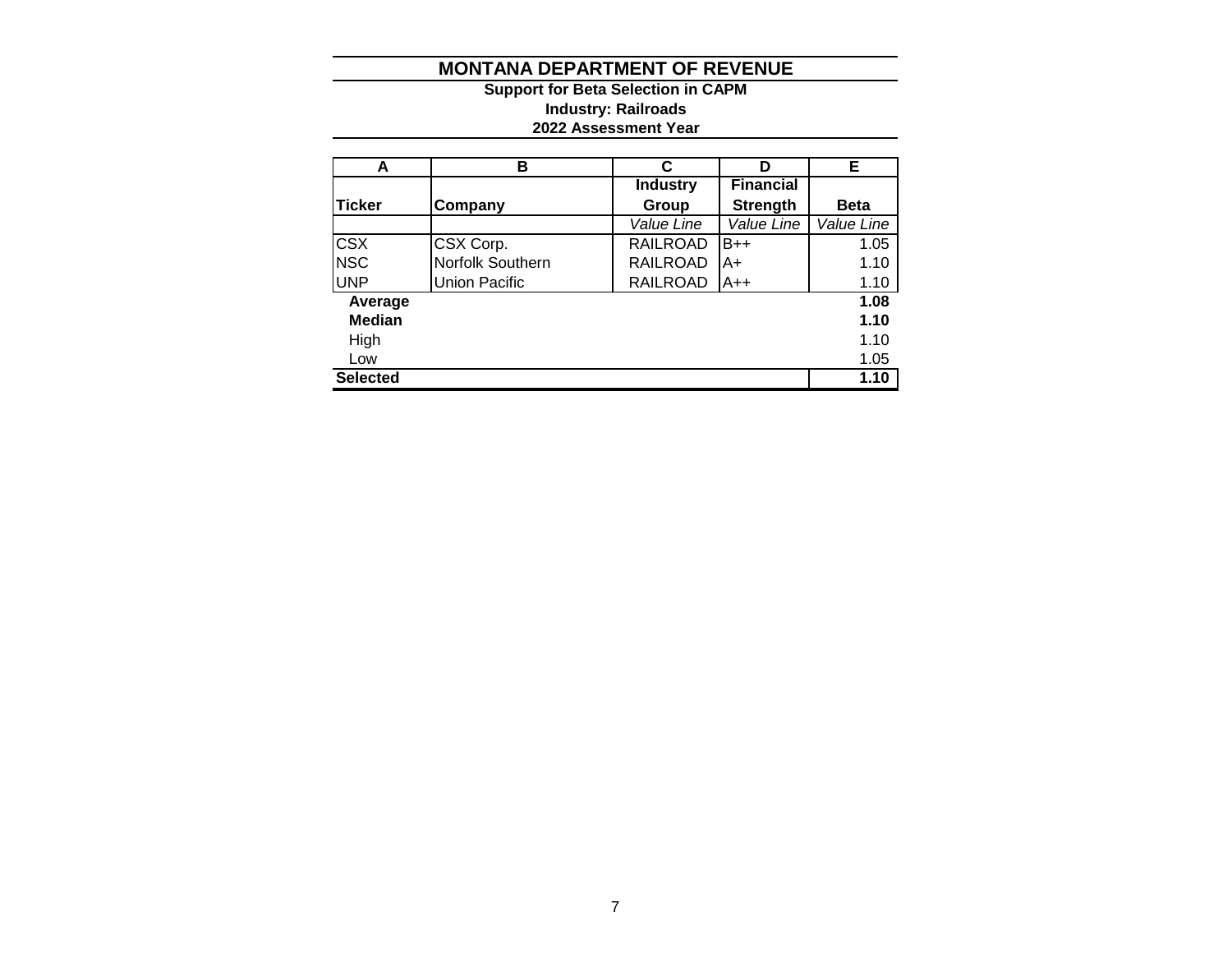#### **Inflation & Real Growth Industry: Railroads 2022 Assessment Year**

|                                                   |                    |                             |                          |       | <b>Nominal Growth</b> |
|---------------------------------------------------|--------------------|-----------------------------|--------------------------|-------|-----------------------|
| А                                                 | в                  | С                           | D                        | Е     | F                     |
| <b>Source Description</b>                         | Inflation<br>(CPI) | <b>Real Growth</b><br>(GDP) | <b>Nominal</b><br>Growth | Low   | High                  |
| Livingston Survey <sup>[1]</sup>                  | 2.44%              | 2.21%                       | 4.65%                    |       |                       |
| Survey of Professional Forecasters <sup>[2]</sup> | 2.49%              | 2.25%                       | 4.74%                    |       |                       |
| Congressional Budget Office <sup>[3]</sup>        |                    |                             |                          |       |                       |
| Average                                           | 2.47%              | 2.23%                       | 4.70%                    |       |                       |
| Median                                            | 2.47%              | 2.23%                       | 4.70%                    |       |                       |
| High                                              | 2.49%              | 2.25%                       | 4.74%                    |       |                       |
| Low                                               | 2.44%              | 2.21%                       | 4.65%                    |       |                       |
| <b>Selected</b>                                   | 2.45%              | 2.25%                       | 4.70%                    | 4.65% | 4.74%                 |

|      | <b>Inflationary Trend Factors</b> |                                                            |                                                    |                                   |                                                     |                                              |  |  |  |  |  |  |  |  |  |
|------|-----------------------------------|------------------------------------------------------------|----------------------------------------------------|-----------------------------------|-----------------------------------------------------|----------------------------------------------|--|--|--|--|--|--|--|--|--|
| Year | Dec. CPI-U Index                  | <b>Percent</b><br>Change<br><b>From</b><br><b>Previous</b> | Dec. to Dec.<br><b>Conversion</b><br><b>Factor</b> | Annual Avg.<br><b>CPI-U Index</b> | Percent<br>Change<br><b>From</b><br><b>Previous</b> | Annual<br><b>Conversion</b><br><b>Factor</b> |  |  |  |  |  |  |  |  |  |
|      | Note [5]                          | Note [6]                                                   | <b>Note [7]</b>                                    | Note [5]                          | Note [6]                                            | <b>Note [7]</b>                              |  |  |  |  |  |  |  |  |  |
| 2011 | 225.672                           | 2.9%                                                       | 1.2354                                             | 224.939                           | 3.1%                                                | 1.2046                                       |  |  |  |  |  |  |  |  |  |
| 2012 | 229.601                           | 1.7%                                                       | 1.2143                                             | 229.594                           | 2.0%                                                | 1.1802                                       |  |  |  |  |  |  |  |  |  |
| 2013 | 233.049                           | 1.5%                                                       | 1.1963                                             | 232.957                           | 1.4%                                                | 1.1632                                       |  |  |  |  |  |  |  |  |  |
| 2014 | 234.812                           | 0.8%                                                       | 1.1873                                             | 236.736                           | 1.6%                                                | 1.1446                                       |  |  |  |  |  |  |  |  |  |
| 2015 | 236.525                           | 0.7%                                                       | 1.1787                                             | 237.017                           | 0.1%                                                | 1.1433                                       |  |  |  |  |  |  |  |  |  |
| 2016 | 241.432                           | 2.0%                                                       | 1.1548                                             | 240.007                           | 1.2%                                                | 1.1290                                       |  |  |  |  |  |  |  |  |  |
| 2017 | 246.524                           | 2.1%                                                       | 1.1309                                             | 245.120                           | 2.1%                                                | 1.1055                                       |  |  |  |  |  |  |  |  |  |
| 2018 | 251.233                           | 1.9%                                                       | 1.1097                                             | 251.107                           | 2.4%                                                | 1.0791                                       |  |  |  |  |  |  |  |  |  |
| 2019 | 256.974                           | 2.2%                                                       | 1.0849                                             | 255.657                           | 1.8%                                                | 1.0599                                       |  |  |  |  |  |  |  |  |  |
| 2020 | 260.474                           | 1.3%                                                       | 1.0704                                             | 258.811                           | 1.2%                                                | 1.0470                                       |  |  |  |  |  |  |  |  |  |
| 2021 | 278.802                           | 6.6%                                                       | 1.0000                                             | 270.970                           | 4.5%                                                | 1.0000                                       |  |  |  |  |  |  |  |  |  |

**Notes** 

[1] Federal Reserve Bank of Philadelphia The Livingston Survey December 17, 2021 Table 3 Inflation Rate and Real GDP mean

<https://www.philadelphiafed.org/research-and-data/real-time-center/livingston-survey>

[2] Federal Reserve Bank of Philadelphia Survey of Professional Forecasters February 11, 2022 Table 8 and Table 9 Average over next 10-Year mean

<https://www.philadelphiafed.org/surveys-and-data/real-time-data-research/survey-of-professional-forecasters> [3] Not available at study date

<https://www.cbo.gov/about/products/budget-economic-data#4>

[5] Historical Consumer Price Index for All Urban Consumers (CPI-U): U.S. city average, all items, index averages (1982-84=100, unless otherwise noted)

<https://www.bls.gov/cpi/tables/supplemental-files/historical-cpi-u-202001.pdf>

[6] (Row year - Previous Year) / Row Year

[7] Most current year / Row year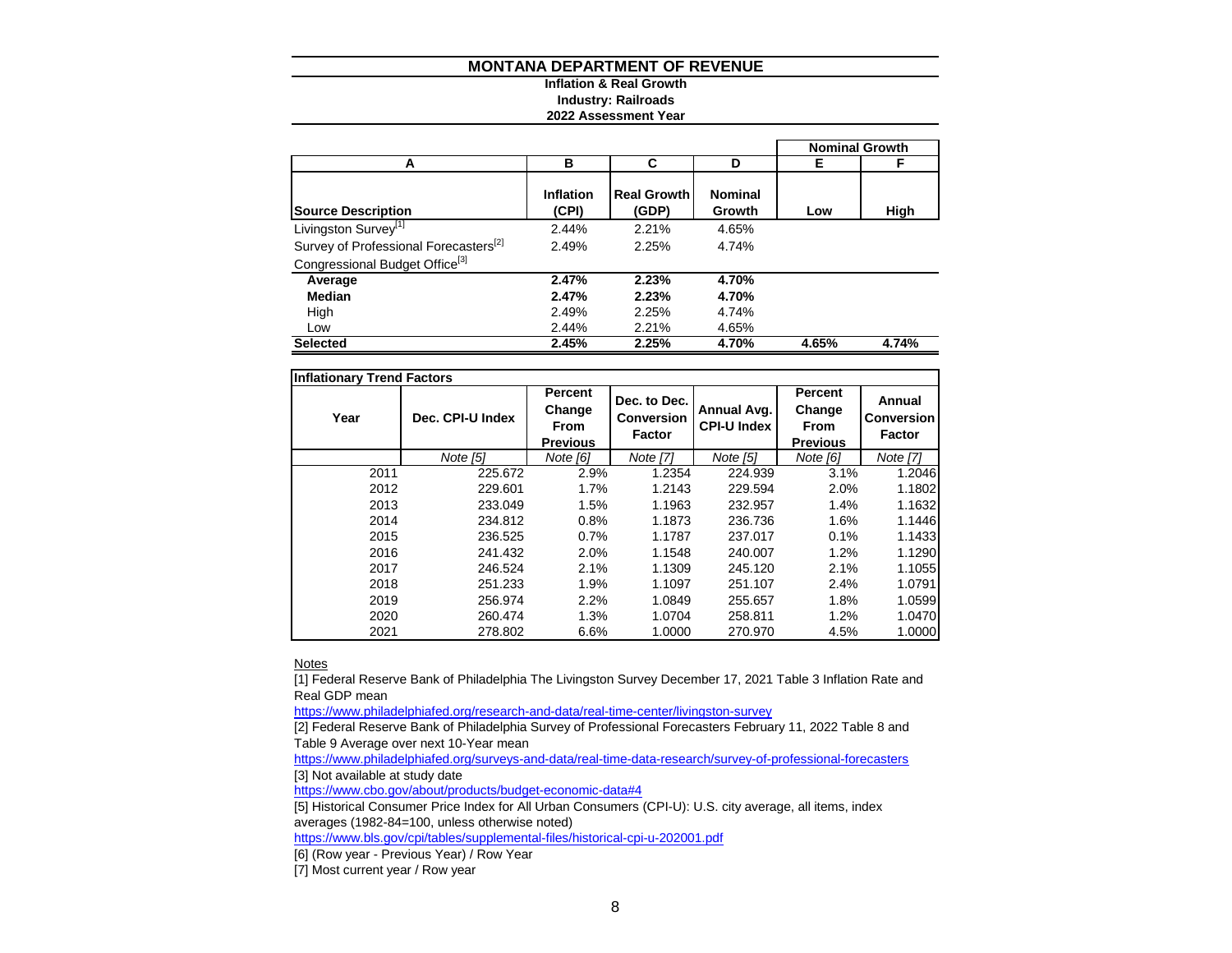# **3 Stage Dividend Discount Model (DDM)**

**Industry: Railroads**

**2022 Assessment Year**

**ke = (D<sup>1</sup> / P<sup>0</sup> ) + g**

**ke =** Cost of Equity

**D1 =** Expected Dividend

**P0 =** Current Price Per Share

**g =** Sustainable Long-Term Growth

| A               | В                | C.                    | D             | Е                      |                            | G                          | н                     |                       |
|-----------------|------------------|-----------------------|---------------|------------------------|----------------------------|----------------------------|-----------------------|-----------------------|
|                 |                  | 2021                  | 2022 Est      |                        | <b>Sustainable</b>         | <b>Sustainable</b>         | <b>Cost of Equity</b> | <b>Cost of Equity</b> |
|                 |                  | <b>Year End Stock</b> | Div'ds Decl'd | <b>Expected Equity</b> | Long-Term                  | Long-Term                  | <b>Dividend</b>       | <b>Earnings</b>       |
| <b>Ticker</b>   | <b>Company</b>   | <b>Price</b>          | per sh        | <b>Payout Yield</b>    | Growth Rate <sup>[1]</sup> | Growth Rate <sup>[1]</sup> | Growth                | Growth                |
|                 |                  | Yahoo                 | Value Line    | D/C                    | <b>Dividends</b>           | Earnings                   | E+F                   | $E+G$                 |
|                 |                  | P <sub>0</sub>        | $D_1$         | $D_1/P_0$              | g                          | g                          | $k_e$                 | $k_e$                 |
| <b>CSX</b>      | CSX Corp.        | 37.60                 | 0.40          | $1.06\%$               | 7.48%                      | 6.77%                      | 8.54%                 | 7.83%                 |
| <b>NSC</b>      | Norfolk Southern | 297.71                | 4.58          | $1.54\%$               | 5.67%                      | 5.64%                      | 7.21%                 | 7.18%                 |
| <b>UNP</b>      | Union Pacific    | 251.93                | 4.40          | 1.75%                  | 4.98%                      | 5.60%                      | 6.72%                 | 7.35%                 |
| Average         |                  |                       |               |                        |                            |                            | 7.49%                 | 7.45%                 |
| <b>Median</b>   |                  |                       |               |                        |                            |                            | 7.21%                 | 7.35%                 |
| High            |                  |                       |               |                        |                            |                            | 8.54%                 | 7.83%                 |
| Low             |                  |                       |               |                        |                            |                            | 6.72%                 | 7.18%                 |
| <b>Selected</b> |                  |                       |               |                        |                            |                            | 7.50%                 | 7.45%                 |

**Notes** 

[1] From worksheet: DDM Sustainable Long-Term Growth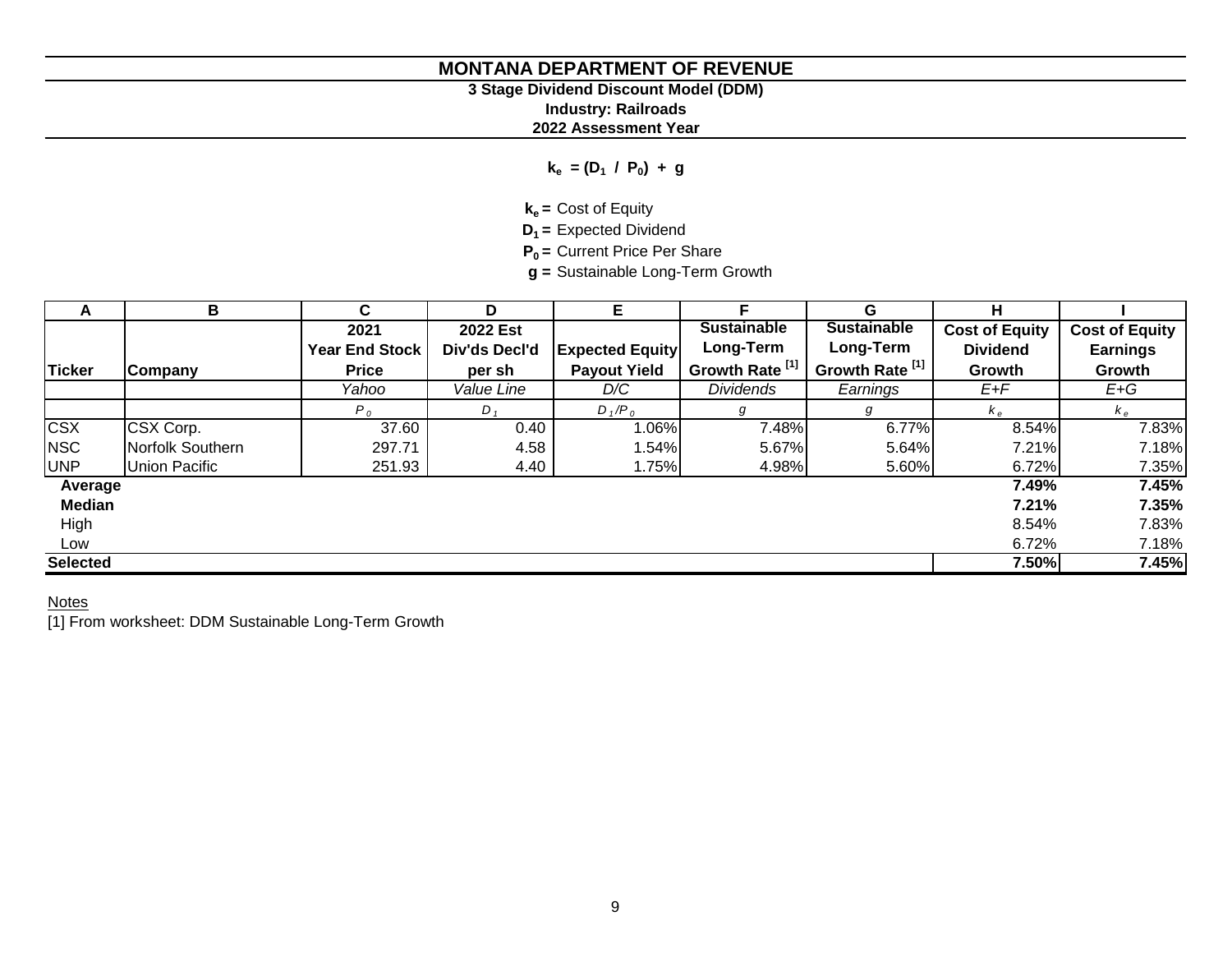# **Support for DDM - Short Term Growth Rate Calculations Industry: Railroads 2022 Assessment Year**

| A             |                      |                      |                 |                 |                           | G                 |
|---------------|----------------------|----------------------|-----------------|-----------------|---------------------------|-------------------|
|               |                      | <b>End of Year</b>   | Div'ds Decl'd   | <b>Expected</b> | Div'ds Decl'd             |                   |
|               |                      | <b>Closing Stock</b> | per sh          | <b>Dividend</b> | per sh                    | <b>Short-Term</b> |
| <b>Ticker</b> | <b>Company</b>       | <b>Price</b>         | <b>2022 Est</b> | Yield           | 2024-2026 Est Growth Rate |                   |
|               |                      | Yahoo                | Value Line      | D/C             | Value Line                | Note [1]          |
| <b>CSX</b>    | CSX Corp.            | 37.60                | 0.40            | 1.06%           | 0.60                      | 14.47%            |
| <b>NSC</b>    | Norfolk Southern     | 297.71               | 4.58            | 1.54%           | 5.80                      | 8.19%             |
| <b>UNP</b>    | <b>Union Pacific</b> | 251.93               | 4.40            | 1.75%           | 5.20                      | 5.73%             |

|            |                      | <b>Earnings per</b> | <b>Earnings per</b>       |                   |
|------------|----------------------|---------------------|---------------------------|-------------------|
|            |                      | share               | share                     | <b>Short-Term</b> |
| Ticker     | Company              | 2022 Est            | 2024-2026 Est Growth Rate |                   |
|            |                      | Value Line          | Value Line                | Note $[1]$        |
| <b>CSX</b> | CSX Corp.            | 1.75                | 2.50                      | 12.62%            |
| <b>NSC</b> | Norfolk Southern     | 13.85               | 17.50                     | 8.11%             |
| <b>UNP</b> | <b>Union Pacific</b> | 11.60               | 14.50                     | 7.72%             |

**Notes** 

[1] 4 year compound annual growth rate (CAGR) - 3 periods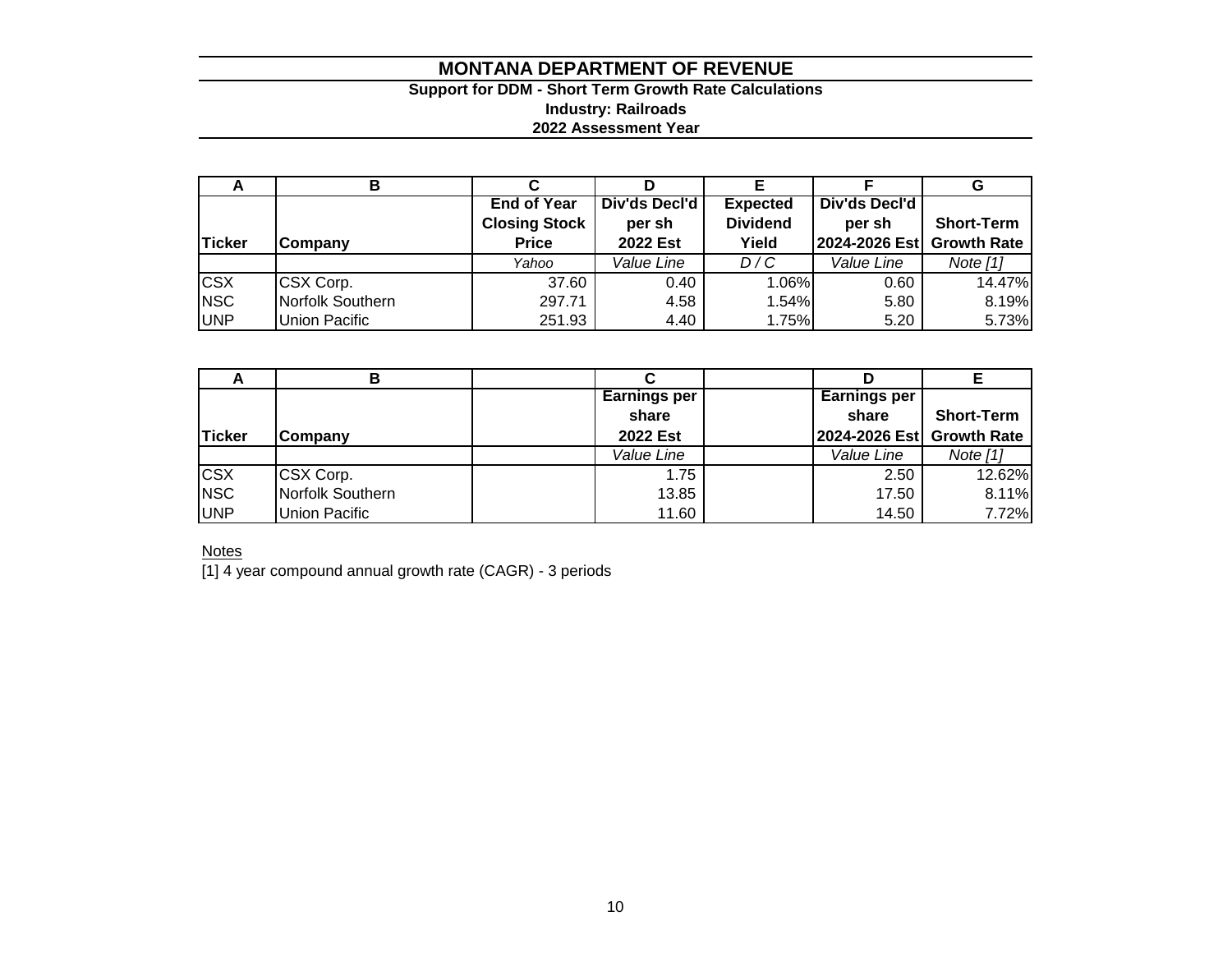#### **Support for DDM - Sustainable Long Term Growth**

**Industry: Railroads**

#### **2022 Assessment Year**

|               | Dividend Growth Rate |                                          |                                                                    |                                                             |                          |                               |                                                                         |                              | Stage 1 |      |       |       |       |
|---------------|----------------------|------------------------------------------|--------------------------------------------------------------------|-------------------------------------------------------------|--------------------------|-------------------------------|-------------------------------------------------------------------------|------------------------------|---------|------|-------|-------|-------|
| <b>Ticker</b> | <b>Company</b>       | <b>Year End</b><br><b>Stock</b><br>Price | Expected<br><b>Short-Term</b><br><b>Dividend</b><br>Growth<br>Rate | <b>Expected</b><br>Long-Term   Expected  <br>Growth<br>Rate | <b>Dividend</b><br>Yield | Internal<br>Rate of<br>Return | Implied<br><b>Sustainable</b><br>Long-Term<br><b>Growth Rate</b><br>(g) | <b>Initial</b><br>Investment | $D_1$   | D,   | $D_3$ | $D_4$ | $D_5$ |
|               |                      | Yahoo                                    | Note $[1]$                                                         | Note $[2]$                                                  | $D_1/P_0$                | $D_1$ : $D_{500}$             | $Ke = IRR$ of $g = IRR - Div.$<br>Yield                                 |                              |         |      |       |       |       |
| <b>CSX</b>    | CSX Corp.            | 37.60                                    | 14.47%                                                             | 4.70%                                                       | 1.06%                    | 8.54%                         | 7.48%                                                                   | (37.60)                      | 0.40    | 0.46 | 0.52  | 0.60  | 0.69  |
| <b>NSC</b>    | Norfolk Southern     | 297.71                                   | 8.19%                                                              | 4.70%                                                       | .54%                     | 7.21%                         | 5.67%                                                                   | (297.71)                     | 4.58    | 4.96 | 5.36  | 5.80  | 6.28  |
| <b>UNP</b>    | Union Pacific        | 251.93                                   | 5.73%                                                              | 4.70%                                                       | 1.75%                    | 6.72%                         | 4.98%                                                                   | (251.93)                     | 4.40    | 4.65 | 4.92  | 5.20  | 5.50  |

|               | <b>Earnings Growth Rate</b> |                                          |                                                                    |                                                    |                          |                               |                                                                         |                              | Stage 1 |                |       |       |       |
|---------------|-----------------------------|------------------------------------------|--------------------------------------------------------------------|----------------------------------------------------|--------------------------|-------------------------------|-------------------------------------------------------------------------|------------------------------|---------|----------------|-------|-------|-------|
| <b>Ticker</b> | <b>Company</b>              | Year End<br><b>Stock</b><br><b>Price</b> | Expected<br><b>Short-Term</b><br><b>Earnings</b><br>Growth<br>Rate | Expected<br>Long-Term   Expected<br>Growth<br>Rate | <b>Dividend</b><br>Yield | Internal<br>Rate of<br>Return | Implied<br><b>Sustainable</b><br>Long-Term<br><b>Growth Rate</b><br>(g) | <b>Initial</b><br>Investment | $D_1$   | D <sub>2</sub> | $D_3$ | $D_4$ | $D_5$ |
|               |                             | Yahoo                                    | Note $[1]$                                                         | Note [2]                                           | $D_1/P_0$                | $D_1$ : $D_{500}$             | $Ke = IRR$ of $g = IRR - Div.$<br>Yield                                 |                              |         |                |       |       |       |
| <b>CSX</b>    | CSX Corp.                   | 37.60                                    | 12.62%                                                             | 4.70%                                              | 1.06%                    | 7.83%                         | 6.77%                                                                   | (37.60)                      | 0.40    | 0.45           | 0.51  | 0.57  | 0.64  |
| <b>NSC</b>    | Norfolk Southern            | 297.71                                   | 8.11%                                                              | 4.70%                                              | 1.54%                    | 7.18%                         | 5.64%                                                                   | (297.71)                     | 4.58    | 4.95           | 5.35  | 5.79  | 6.26  |
| <b>UNP</b>    | Union Pacific               | 251.93                                   | 7.72%                                                              | 4.70%                                              | 1.75%                    | 7.35%                         | 5.60%                                                                   | (251.93)                     | 4.40    | 4.74           | 5.11  | 5.50  | 5.92  |

#### **Notes**

[1] From worksheet: DDM Short Term Growth Rate Calculations [2] From worksheet: Inflation & Real Growth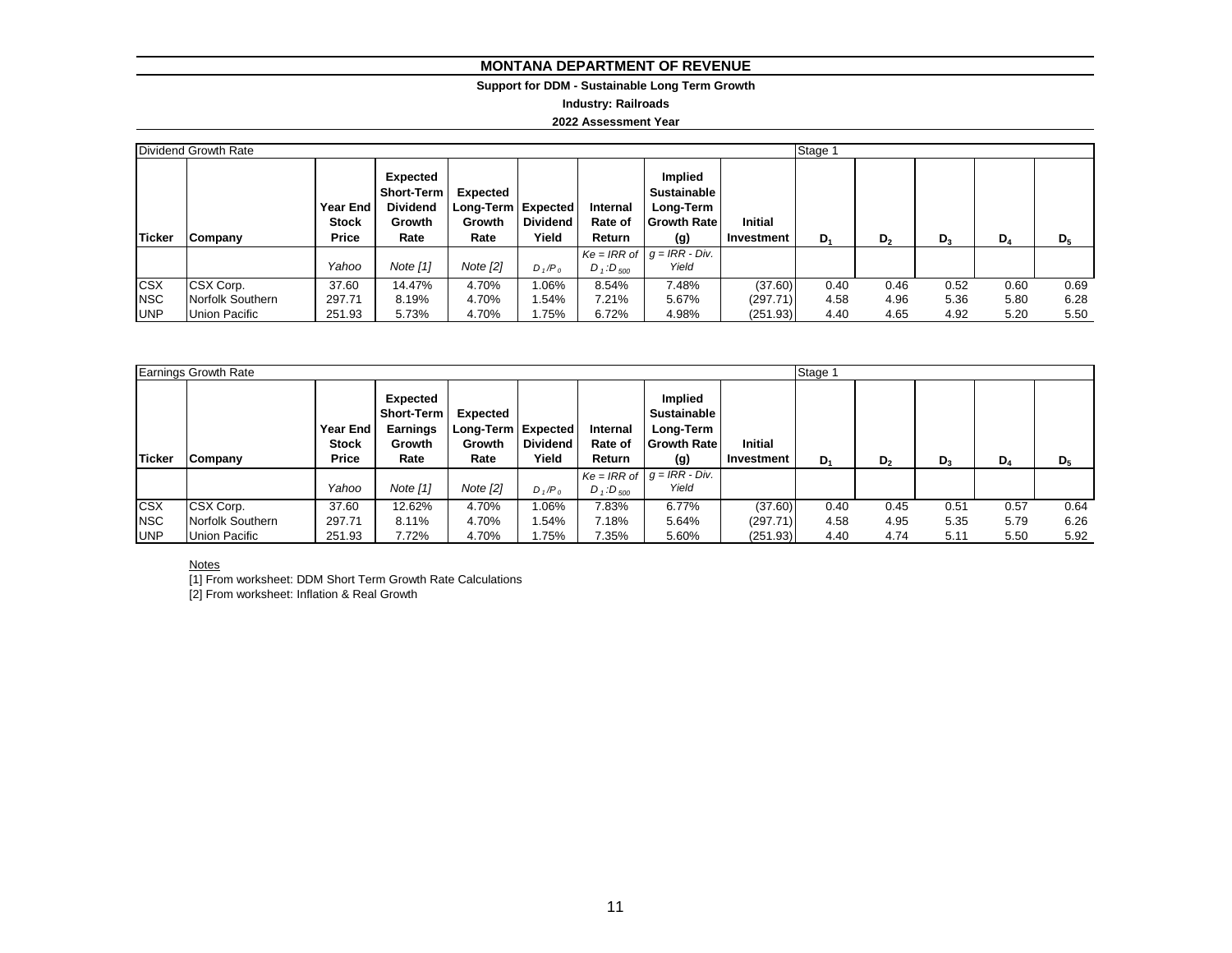#### **MONTANA DEPARTMENT OF REVENUE MONTANA DEPARTMENT OF REVENUE**

#### **Support for DDM - Sustainable Long Term Growth Support for DDM - Sustainable Long Term Growth**

**Industry: Railroads**

#### **2022 Assessment Year**

| Dividend Stage 2 |       |                |       |       |          |          |          |          |          |          |          |          |          |          |          | Stage 3  |          |                |
|------------------|-------|----------------|-------|-------|----------|----------|----------|----------|----------|----------|----------|----------|----------|----------|----------|----------|----------|----------------|
| Ticker           | $D_6$ | D <sub>7</sub> | $D_8$ | $D_9$ | $D_{10}$ | $D_{11}$ | $D_{12}$ | $D_{13}$ | $D_{14}$ | $D_{15}$ | $D_{16}$ | $D_{17}$ | $D_{18}$ | $D_{19}$ | $D_{20}$ | $D_{21}$ | $D_{22}$ | $D_{500}$      |
|                  |       |                |       |       |          |          |          |          |          |          |          |          |          |          |          |          |          |                |
| <b>CSX</b>       | 0.78  | 0.89           | 1.01  | 1.15  | 1.31     | 1.49     | 1.70     | 1.93     | 2.20     | 2.51     | 2.85     | 3.25     | 3.70     | 4.21     | 4.79     | 5.01     | 5.25     | 17,969,418,821 |
| <b>NSC</b>       | 6.77  | 7.31           | 7.90  | 8.52  | 9.20     | 9.93     | 10.72    | 11.58    | 12.50    | 13.49    | 14.57    | 15.73    | 16.98    | 18.33    | 19.79    | 20.72    | 21.69    | 74,269,469,973 |
| <b>UNP</b>       | 5.81  | 6.14           | 6.48  | 6.85  | 7.24     | 7.65     | 8.08     | 8.54     | 9.02     | 9.53     | 10.07    | 10.64    | 11.24    | 11.88    | 12.55    | 13.14    | 13.76    | 47,111,811,300 |

| Earnings Stage 2 |       |       |       |         |          |          |          |          |          |          |          |          |          |          |          | Stage 3  |          |                |
|------------------|-------|-------|-------|---------|----------|----------|----------|----------|----------|----------|----------|----------|----------|----------|----------|----------|----------|----------------|
| <b>Ticker</b>    | $D_6$ | $D_7$ | $D_8$ | $D_{9}$ | $D_{10}$ | $D_{11}$ | $D_{12}$ | $D_{13}$ | $D_{14}$ | $D_{15}$ | $D_{16}$ | $D_{17}$ | $D_{18}$ | $D_{19}$ | $D_{20}$ | $D_{21}$ | $D_{22}$ | $D_{500}$      |
|                  |       |       |       |         |          |          |          |          |          |          |          |          |          |          |          |          |          |                |
| <b>CSX</b>       | 0.72  | 0.81  | 0.91  | 1.02    | 1.14     | 1.28     | 1.43     | 1.60     | 1.80     | 2.02     | 2.26     | 2.53     | 2.84     | 3.18     | 3.57     | 3.74     | 3.91     | 13,393,131,250 |
| <b>NSC</b>       | 6.75  | 7.28  | 7.86  | 8.47    | 9.14     | 9.86     | 10.64    | 11.48    | 12.38    | 13.36    | 14.41    | 15.55    | 16.77    | 18.10    | 19.52    | 20.44    | 21.40    | 73,274,893,254 |
| <b>UNP</b>       | 6.37  | 6.85  | 7.36  | 7.92    | 8.51     | 9.15     | 9.84     | 10.58    | 11.38    | 12.23    | 13.15    | 14.14    | 15.21    | 16.35    | 17.58    | 18.41    | 19.27    | 65,982,591,488 |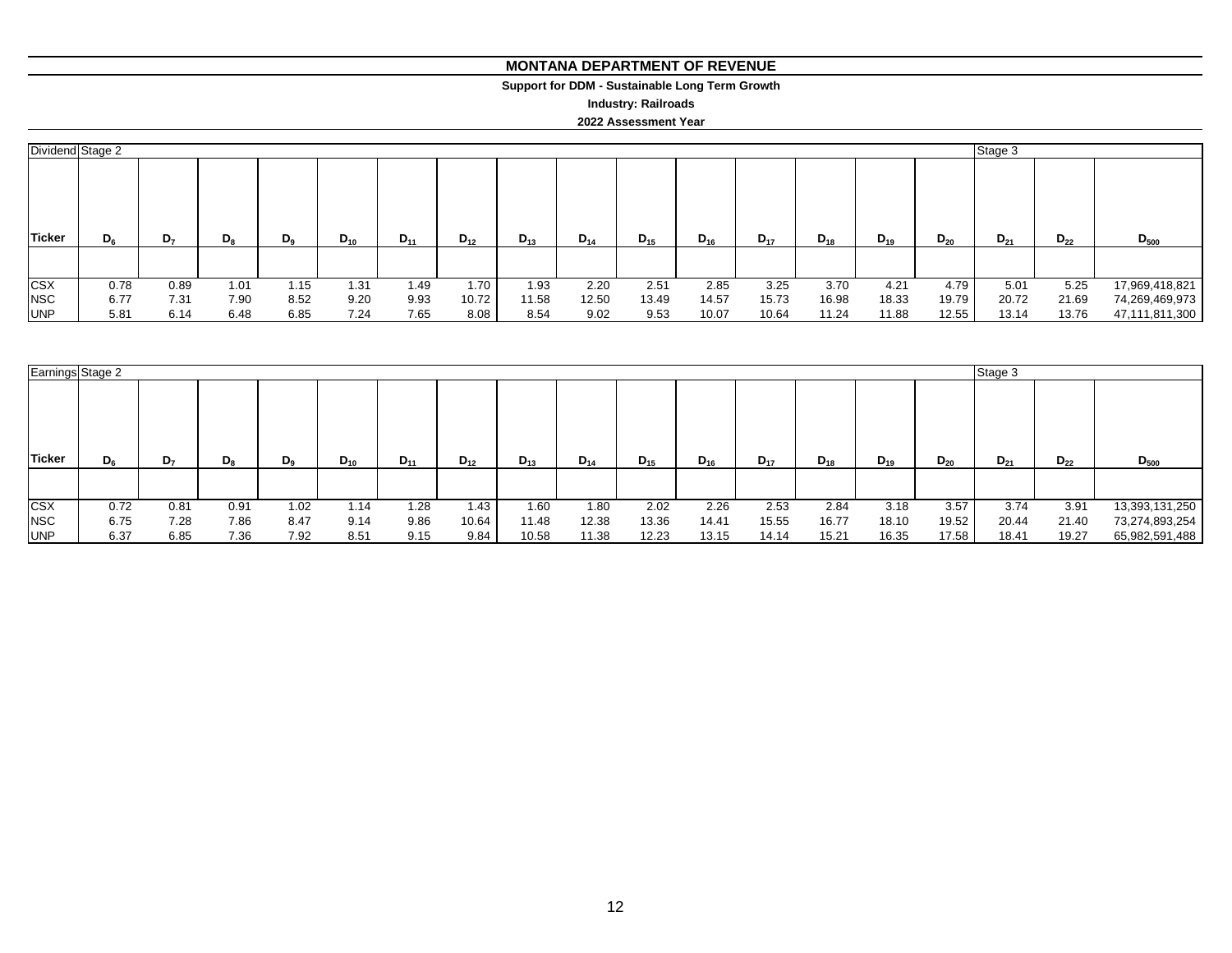## **Support for Yield Capitalization Rate - Debt Rating Industry: Railroads 2022 Assessment Year**

| A               | в                | C               | D                | Е                | F               |
|-----------------|------------------|-----------------|------------------|------------------|-----------------|
|                 |                  |                 |                  | Moody's          |                 |
|                 |                  | <b>Industry</b> | <b>Financial</b> | <b>Long Term</b> | <b>Yield to</b> |
| <b>Ticker</b>   | Company          | Group           | <b>Strength</b>  | Rating           | <b>Maturity</b> |
|                 |                  | Value Line      | Value Line       | Moodys.com       |                 |
|                 |                  |                 |                  |                  |                 |
| <b>CSX</b>      | CSX Corp.        | <b>RAILROAD</b> | B++              | Baa1             | 3.37%           |
| <b>NSC</b>      | Norfolk Southern | <b>RAILROAD</b> | A+               | A3               | 3.04%           |
| <b>UNP</b>      | Union Pacific    | <b>RAILROAD</b> | <b>A++</b>       | Aa3              | 2.82%           |
| Average         |                  |                 |                  |                  | 3.08%           |
| <b>Median</b>   |                  |                 |                  |                  | 3.04%           |
| High            |                  |                 |                  |                  | 3.37%           |
| Low             |                  |                 |                  |                  | 2.82%           |
| <b>Selected</b> |                  |                 |                  |                  | 3.08%           |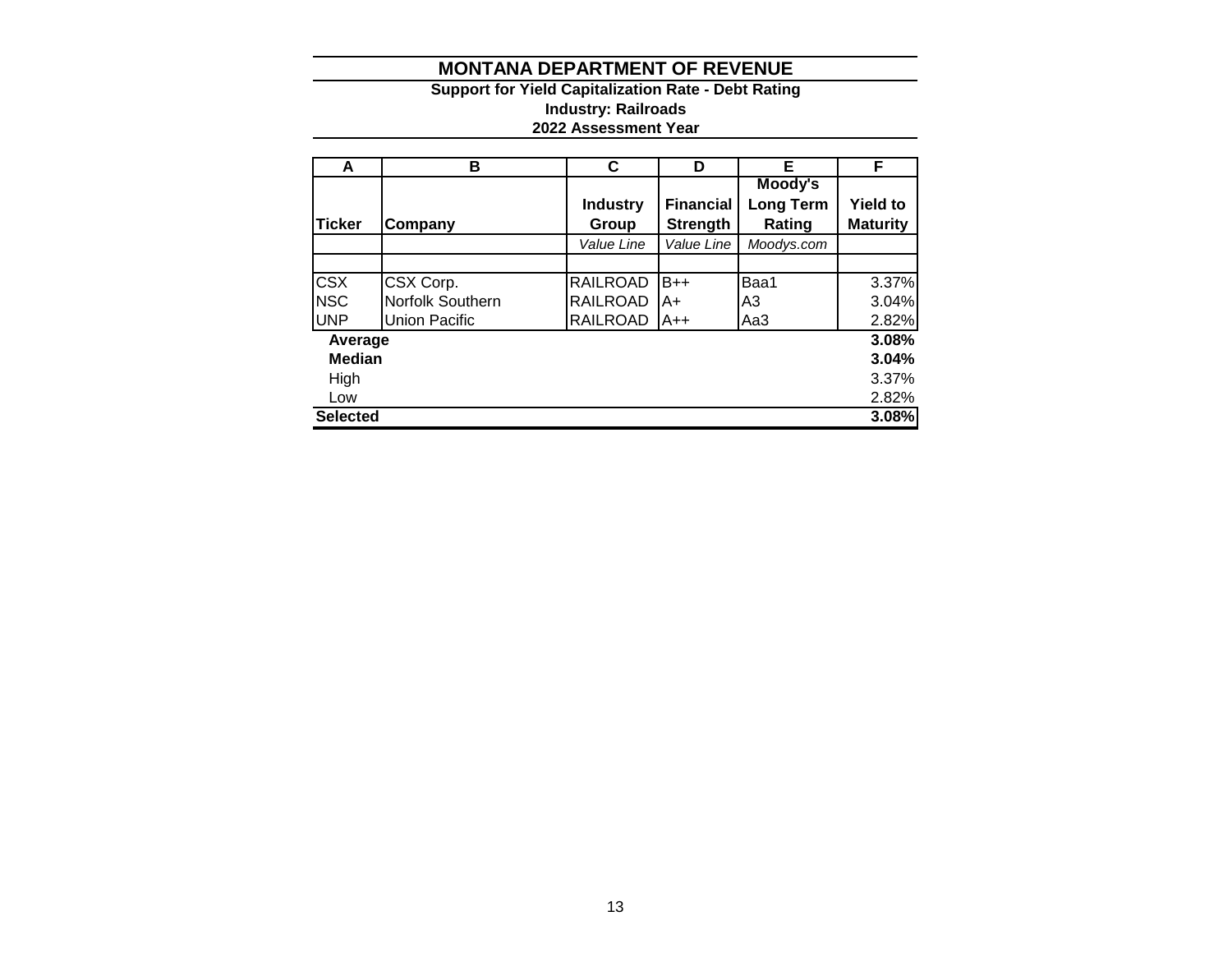**Support for Direct Capitalization - Equity Capitalization Rates**

**Industry: Railroads**

**2022 Assessment Year**

|                 |                  |                                    |                    |                    |                  | ч.                       | н                                 |          |                        |               |                                                | м                            | N                                            | O                               |                                | Q                    |             |
|-----------------|------------------|------------------------------------|--------------------|--------------------|------------------|--------------------------|-----------------------------------|----------|------------------------|---------------|------------------------------------------------|------------------------------|----------------------------------------------|---------------------------------|--------------------------------|----------------------|-------------|
|                 |                  | End of<br>Year<br>Closing<br>Stock | <b>VL Historic</b> |                    |                  | VL Historic   VL Est P/E | Ke<br><b>Estimate</b><br>Earnings | Ke       | Estimate - VL Historic | <b>VL Est</b> | Earnings   Cash Flow   Cash Flow   VL Historic | <b>VL Est</b><br><b>P/CF</b> | Ke<br>l Estimate ⋅<br>Cash<br>Flow<br>(Hist. | Ke<br><b>Estimate -</b><br>Cash | <b>Flow (Est. Market Value</b> | <b>Book</b><br>Value |             |
| Ticker          | Company          | Price                              | <b>EPS</b>         | <b>VL Est EPSI</b> | <b>P/E Ratio</b> | Ratio                    | (Hist. P/E)                       |          |                        |               | (Est. P/E) Per Share   Per Share   P/CF Ratio  | Ratio                        | P(CF)                                        | P(CF)                           | of Equity                      | of Equity            | <b>MTBR</b> |
|                 |                  | Yahoo                              | Value Line         | Value Line         | C/D              | C/E                      | 1/F                               | 1/G      | Value Line             | Value Line    | C/J                                            | C/K                          | 1/L                                          | 1/M                             | Price x Shrs                   | Value Line           | P/Q         |
| <b>CSX</b>      | CSX Corp.        | 37.60                              | 1.56               | 1.75               | 24.10            | 21.49                    | 4.15%                             | 4.65%    | 1.81                   | 2.25          | 20.77                                          | 16.71                        | 4.81%                                        | 5.98%                           | 82,787                         | 13,101               | 6.32        |
| <b>NSC</b>      | Norfolk Southern | 297.71                             | 12.12              | 13.85              | 24.56            | 21.50                    | 4.07%                             | $4.65\%$ | 13.99                  | 17.25         | 21.28                                          | 17.26                        | 4.70%                                        | 5.79%                           | 71,499                         | 14,791               | 4.83        |
| <b>UNP</b>      | Union Pacific    | 251.93                             | 9.95               | 11.50              | 25.32            | 21.91                    | 3.95%                             | 4.56%    | 11.49                  | 13.80         | 21.93                                          | 18.26                        | 4.56%                                        | 5.48%                           | 160,943                        | 16,958               | 9.49        |
| Average         |                  |                                    |                    |                    | 24.66            | 21.63                    | 4.06%                             | 4.62%    |                        |               | 21.33                                          | 17.41                        | 4.69%                                        | 5.75%                           |                                |                      | 6.88        |
| Median          |                  |                                    |                    |                    | 24.56            | 21.50                    | 4.07%                             | 4.65%    |                        |               | 21.28                                          | 17.26                        | 4.70%                                        | 5.79%                           |                                |                      | 6.32        |
| High            |                  |                                    |                    |                    | 25.32            | 21.91                    | 4.15%                             | 4.65%    |                        |               | 21.93                                          | 18.26                        | 4.81%                                        | 5.98%                           |                                |                      | 9.49        |
| Low             |                  |                                    |                    |                    | 24.10            | 21.49                    | 3.95%                             | 4.56%    |                        |               | 20.77                                          | 16.71                        | 4.56%                                        | 5.48%                           |                                |                      | 4.83        |
| <b>Selected</b> |                  |                                    |                    |                    |                  |                          |                                   | 4.40%    |                        |               |                                                |                              |                                              | 5.35%                           |                                |                      | 6.32        |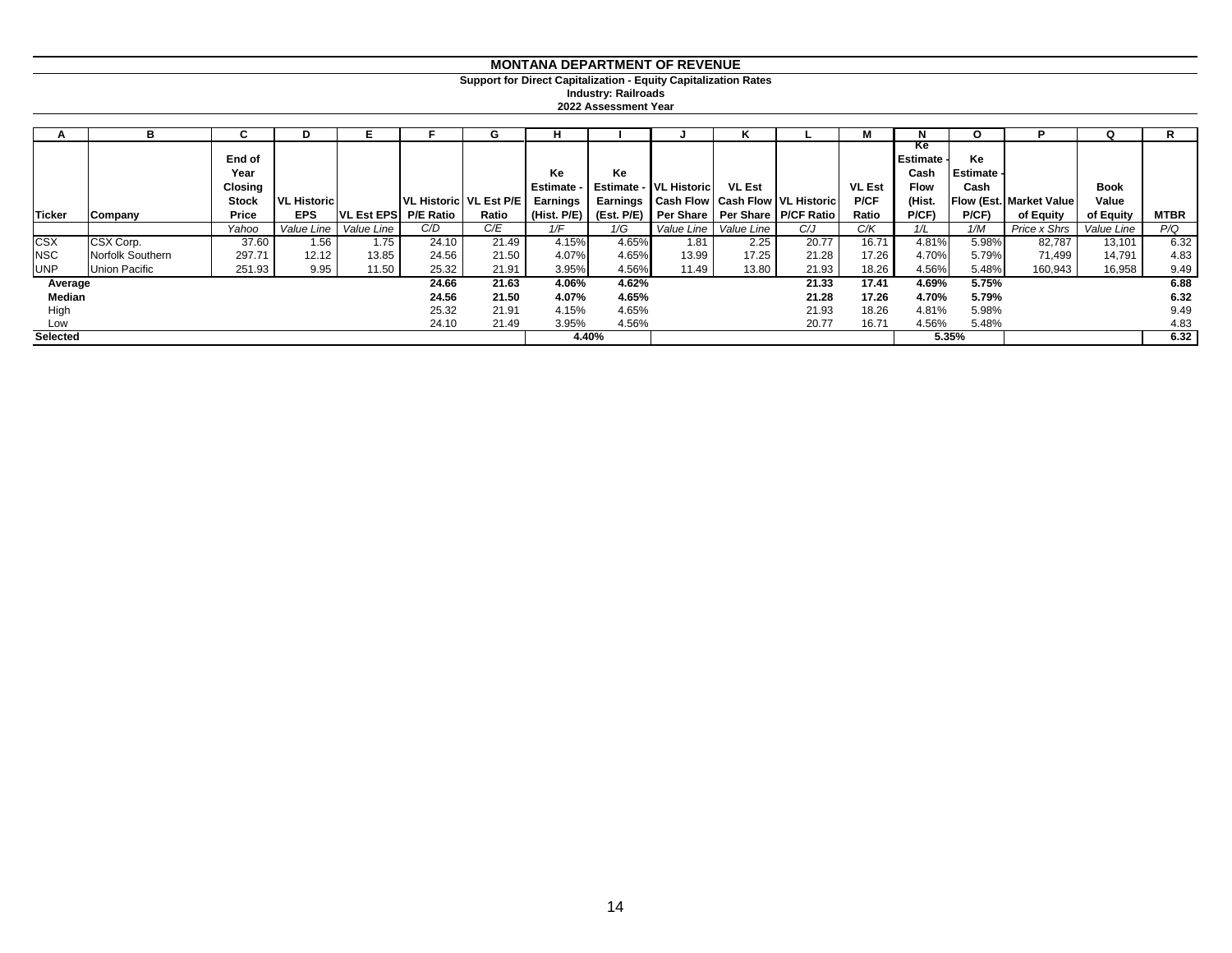## **Support for Direct Capitalization - Debt Capitalization Rate**

**Industry: Railroads**

**2022 Assessment Year**

# *(\$ in Millions)*

| A                    | B                                                                   |               | D                   |                     |                   | G                    | н                 |       |       |
|----------------------|---------------------------------------------------------------------|---------------|---------------------|---------------------|-------------------|----------------------|-------------------|-------|-------|
|                      | <b>Current Year</b><br><b>Previous Year</b><br><b>Previous Year</b> |               | <b>Current Year</b> | <b>Current Year</b> | Average           | <b>Current Yield</b> | <b>MTBR</b>       |       |       |
| <b>Ticker</b>        | Company                                                             | Interest Exp. | <b>MV LT Debt</b>   | <b>BV LT Debt</b>   | <b>MV LT Debt</b> | <b>BV LT Debt</b>    | <b>MV LT Debt</b> |       |       |
|                      | Source                                                              | 10-K          | 10-K                | 10-K                | 10-K              | 10-K                 | $(D+F)/2$         | (C/H) | (F/G) |
| <b>CSX</b>           | CSX Corp.                                                           | 722           | 21,076              | 16,705              | 19,439            | 16,366               | 20,258            | 3.56% | 1.19  |
| <b>NSC</b>           | Norfolk Southern                                                    | 646           | 16,664              | 12,681              | 17,033            | 13,840               | 16,849            | 3.83% | 1.23  |
| <b>UNP</b>           | Union Pacific                                                       | 1,157         | 31,829              | 26,729              | 32,929            | 29,729               | 32,379            | 3.57% | 1.11  |
| <b>All Companies</b> |                                                                     | 2,525         |                     |                     | 69,401            | 59,935               | 69,485            | 3.63% | 1.16  |
| Average              |                                                                     |               |                     |                     |                   |                      |                   | 3.66% | 1.18  |
| Median               |                                                                     |               |                     |                     |                   |                      |                   | 3.57% | 1.19  |
| High                 |                                                                     |               |                     |                     |                   |                      |                   | 3.83% | 1.23  |
| Low                  |                                                                     |               |                     |                     |                   |                      |                   | 3.56% | 1.11  |
| <b>Selected</b>      |                                                                     |               |                     |                     |                   |                      |                   | 3.65% | 1.18  |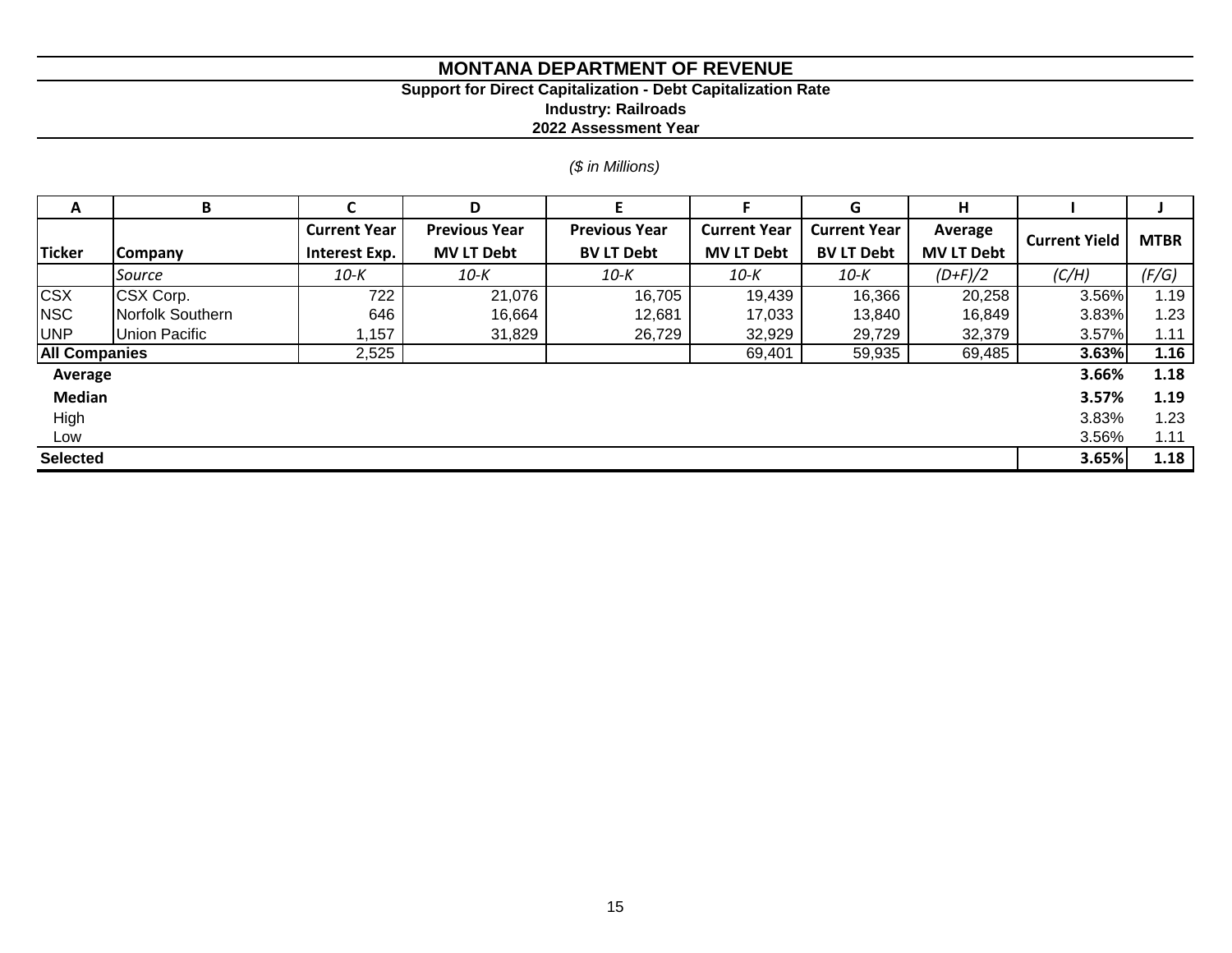# **Support of Stock Price - From YAHOO Finance**

**Industry: Railroads**

**2022 Assessment Year**

|               |                  | <b>End of Period Closing Stock Price</b> |        |        |        |        |        |        |        |        |        |        |        |
|---------------|------------------|------------------------------------------|--------|--------|--------|--------|--------|--------|--------|--------|--------|--------|--------|
|               |                  |                                          |        |        |        |        |        |        | 10     |        |        | 10     |        |
| A             |                  | u                                        | D      |        |        | G      | н      |        |        | r      |        | M      | N      |
|               |                  |                                          |        |        |        |        |        |        |        |        |        |        |        |
| <b>Ticker</b> | <b>Company</b>   | Jan.                                     | Feb.   | Mar.   | Apr.   | May.   | Jun.   | Jul.   | Aug.   | Sep.   | Oct.   | Nov.   | Dec.   |
| <b>CSX</b>    | CSX Corp.        | 28.59                                    | 30.52  | 32.14  | 33.58  | 33.37  | 32.08  | 32.32  | 32.53  | 29.74  | 36.17  | 34.66  | 37.60  |
| <b>NSC</b>    | Norfolk Southern | 236.62                                   | 252.06 | 268.52 | 279.24 | 280.90 | 265.41 | 257.83 | 253.54 | 239.25 | 293.05 | 265.27 | 297.71 |
| <b>UNP</b>    | Union Pacific    | 197.47                                   | 205.96 | 220.41 | 222.09 | 224.73 | 219.93 | 218.76 | 216.84 | 196.01 | 241.40 | 235.64 | 251.93 |